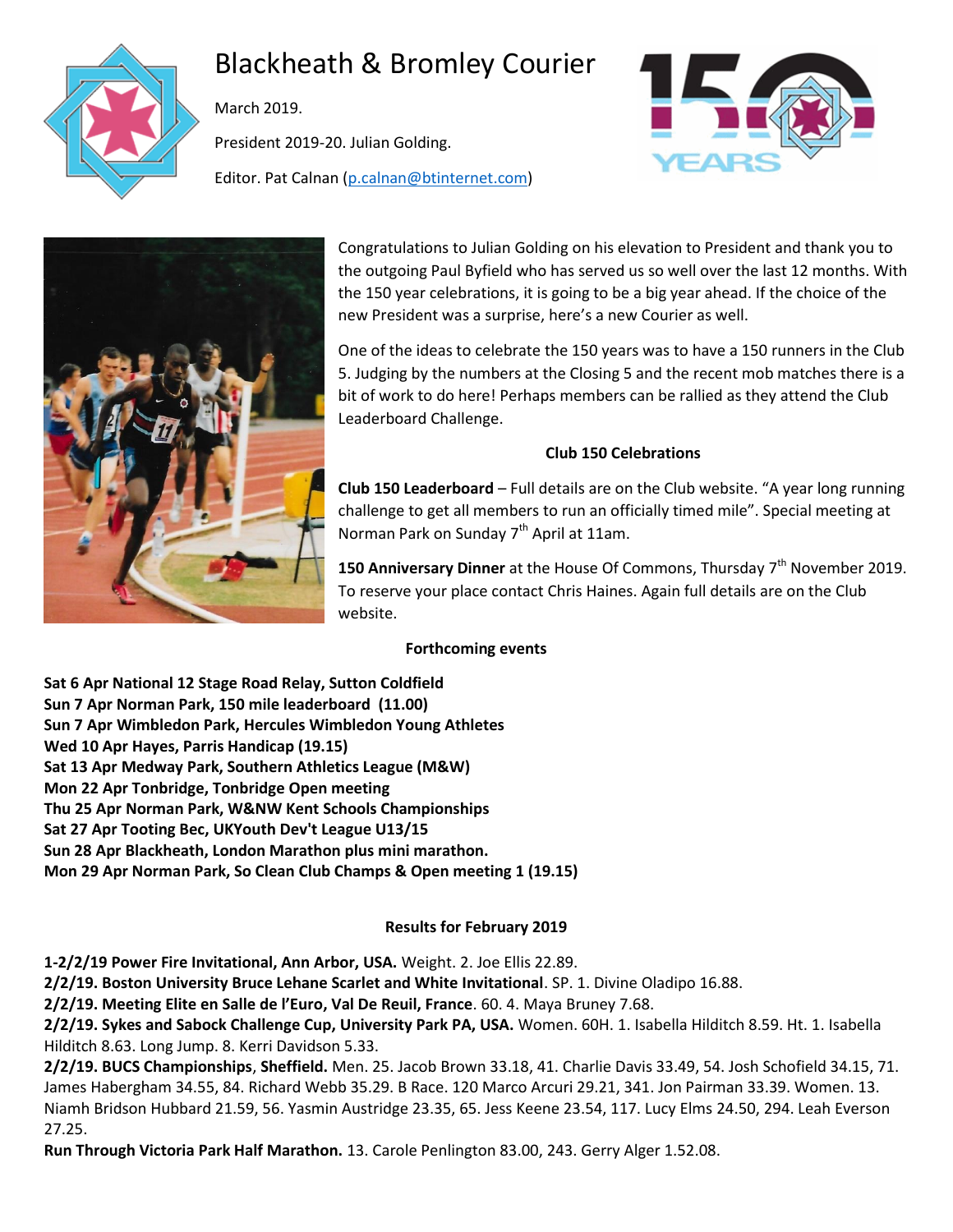**Parkruns. Bromley**. 10 Morgan Squibb 18.52 (1st woman), 25 Paul Kerekgyarto 20.37, 39 Ted Marston 21.05, 40 Isabella Louth 21.06, 41 Tim Ayres 21.08, 69 Damian Hayes 22.24, 87 Steven Pairman 23.02, 99 Ian Montgomery 23.44, 103 Heidi Forsyth 23.51, 105 James Unwin 23.55, 106 Emily Deveney 23.57, 108 Jamie Muir 24.01, 127 Iain Swatton 24.29, 136 Stuart Cullum 24.40, 243 Madeleine Marston 28.10, 245 Sally Smith 28.14, 376 Graham Smith 31.55, 401 Luke Brett 33.38, **Bexley**.180 Andrew Kingsmell 31.15, 214 Zoe Kingsmell 32.51. **Greenwich**. 11 Millie Smith 20.55 (1st woman). **Beckenham Place park**. 33 Andrew Lawes 22.16. **Lloyd park**. 1 Prince Reid 19.05. **South Norwood**. 14 Arthur Starvis 21.46, 21 Harry Burgess 23.23. Hoblingwell. 22 Nigel Haffenden 26.33, 23 Sally Haffenden 26.39. **Orpington.** 63 Mick Keene 29.06, 78 Dave Leal 30.27, 114 Karen Desborough 35.00. **Homewood**. 20 Zoe Wood 25.31. Clair. 42 Mike Simms 24.36, **Peckham Rye**. 7 Alex Loftus 19.20, 236 Maz Turner 32.23. **Penrose**. 107 James Perry 29.52, 151 Adrian Perry 37.06. **Lullingstone.** 2 Steve Hough 21.55. **Exmouth.** 38 Bob Minting 22.26.

**2-3/2/19 Essex and Eastern Area Champs, Lee Valley.** Senior Men. 400. 2. Adam Herring 51.89. Senior Women. 400. 5. Belinda Clark 64.25. Under 20 Men. 60. Ht 3. Theo Adesina 7.26. 60H. 3. Theo Adesina 8.53. High Jump. 1. Theo Adesina 1.70. Long Jump. 1. Theo Adesina 6.99.

**3/2/19. Club 10 Mile Cross Country Championship, Hayes**. 1. Luca Ercolani 58.58, 2. Tom Desborough 60.32, 3. Paul Sharpe 64.22, 4. Steve Hough 64.55, 5. Steve Evenden 66.20, 6. Paul Kerekgyarto 67.22, 7. Steve Pairman 68.20, 8. Jennie Butler 70.37, 9. Jane Bradshaw 74.45, 10. Ian Taylor 76.41, 11. Andy Tucker 78.54, 12. Chris Pike 84.17, 13. John Turner 89.44. Handicap. 1. Ian Taylor 55.21, 2. Steve Evenden 55.40, 3. Steve Pairman 55.40. Bennet Cup standings after 6 events. 1. Steve Evenden 299, 2. Paul Kerekgyarto 293, 3. Tom Desborough 283, 4. Luca Ercolani 281, 5. Jane Bradshaw 278, 6. Steve Hough 272, 7. Steve Pairman 248, 8. Bailey Marks 236, 9. Harvey Blanden 232, 10. Jason Short 209.

**Windsor Slough Eton & Hounslow Open**. Senior Men. 60H. R1. 3. Reece Young 8.28. R2. Reece Young 8.22. Long Jump. 1. Tom French 6.57. Senior Women. Long Jump. 1. Mary Adeniji 5.34.

**Chichester 10km**. 106. Steve Cooper 35.56.

**Brunel Jumps And Throws Meeting, Uxbridge**. Men. High Jump. 1. Harrison Thorne 1.95. Triple Jump. 1. Rob Sutherland 14.39, 3. Jacob Byfield 12.51. Mixed. Pole Vault. 1. Sophie Dowson 3.80, 7=. Christina Moore 3.35.

**Sutcliffe Park Indoor 60 metre series.** Men. Round 1 Race 1. 3. Shamar Thomas Campbell 6.93, 5. Matthew Knight (U20) 7.04. R2. 2. Duayne Bovell 7.07, 4. Chizute Ogbedeh (U20) 7.27, 6. Ben Sutton (U20) 7.36. R3. 5. Kyron Morgan (U17) 7.35. R6. 1. Adam Islam – Medeaux (U15) 7.67. Round 2 Race 1. 3. Shamar Thomas Campbell 6.90, 6. Matthew Knight (U20) 7.07. R3. 6. Chizute Ogbedeh 7.31. R4. 2. Ben Sutton 7.35. R6. 1. Adam Islam Medeaux 7.57. Women. Round 1 Race 1. 6. Jazz Crawford 7.81. R2. 2. Zsiriah Thomas 7.92. R4. 1. Sophia Harper 8.31. R7. 4. Daisy Snell 8.92. R8. 1. Louisa Vallins 8.81, 3. Emily Algeo 8.97. R9. 3. Olivia Knight 8.72. Round 2 Race 1. 6. Jazz Crawford 7.86. R2. 2. Zsiriah Thomas 7.80. R4. 3. Sophia Harper 8.35. R7. 3. Olivia Knight 8.56, 5. Louisa Vallins 8.93. R8. 2. Emily Algeo 8.93.

**Vault London, Carshalton**. Mixed A. 1. Holly Platt 2.72 (U20W), 8. Kelsey Pullin 2.32 (U17W), 12. Finn Kitteridge 1.92 (U13B). B. 7. Benjamin Platt 2.92 (U15B). C. 3. Barnaby Corry 3.82 (U17M), 14. Eleanor Barrett 3.12 (U20W). D. 7. Pedro Gleadall 4.22 (U20M). F. 2. Ethan Kitteridge 3.52 (U17M).

**3/2/19. European Champions Club Cup, Albufeira, Portugal.** 50. Graham Rush 32.12 (2nd claim, Leeds City).

**5/2/19. Sheffield Run Jump Throw Series**. 60. 3. Michael Damoah 7.18. 200. 4. Michael Damoah 23.04.

**8/2/19. Fastrack National Invitational, New York**. Triple Jump. 2. Kerri Davidson 12.08.

**8-9/2/19. David Hemery Invitational, Boston**. SP. 1. Divine Oladipo 16.76.

**8-9/2/19. Don Kirby Invitational, Alberquerque**. 60. Immanuela Aliu 7.64. Ht2. 4. Immanuela Aliu 7.57. 200. 1. Immanuela Aliu 24.79.

**8-9/2/19. Iowa State Classic**. 800. 5. Katy Ann McDonald 2.08.66.

**8-9/2/19. Music City Challenge, Nashville**. WT. 2. Joe Ellis 23.56.

**9/2/19. Kent League, Norman Park**. Men. 11. Ross Braden 35.09, 14. Alex Gibbins 35.28, 23. Gareth Evans 36.53, 28. Ben Cockburn 37.22, 39. Luca Ercolani 38.34, 41. Tom Desborough 38.48, 46. Jon Vintner 39.12, 74. Paul Sharpe 41.39, 77. Steve Hough 41.52, 107. Ifetobi Salako 44.18, 112. Steve Pairman 44.49, 116. Richard Byford 45.08. 6 to score. 3<sup>rd</sup>. Overall 3<sup>rd</sup>. 12 to score. 3<sup>rd</sup>. Overall 6<sup>th</sup>. Masters Overall. 1. Alex Gibbiins, 2. Gareth Evans. Women. 8. Millie Smith (U20) 23.37, 10. Jennie Butler 24.08, 12. Amy Leach 24.21. Team  $2^{nd}$  30 pts. Overall U20. 2. Millie Smith.

**Steyning Open 15km walk**. 7. David Hoben 1.54.13.

**Parkruns. Bushy.** 15 Ava White 18:53 (1st woman). **Roundshaw Downs**. 1. Freddy Georgiou 19.28. **Bromley.** 2 Samuel Reardon 17.38, 19 Hannah Clark 19.27 (1st woman), 25. Daniella Harper 19.52, 27 Steve Evenden 20.00, 33 Nigel Haffenden 20.14, 36 Thomas Sugden 20.26, 46 Ted Marston 20.49, 67 Damian Hayes 21.26, 79. Sally Haffenden 21.50, 95. Ian Montgomery 22.18, 147 Austin Adams 23.37, 158 Iain Swatton 24.02, 209. Jamie Muir 25.09, 247. Mick Keene 26.09, 358. Bernard Wilson 28.43, 380. Tom Leeson 29.06, 381. John Leeson 29.06, 457. Luke Brett 31.13. **Albert park, Melbourne**. 206 Hannah Garcia 25.33. **Hampstead Heath**. 307 James Perry 33.28. **Beckenham Place**. 1 Cameron Swatton 19.16, 29 Andrew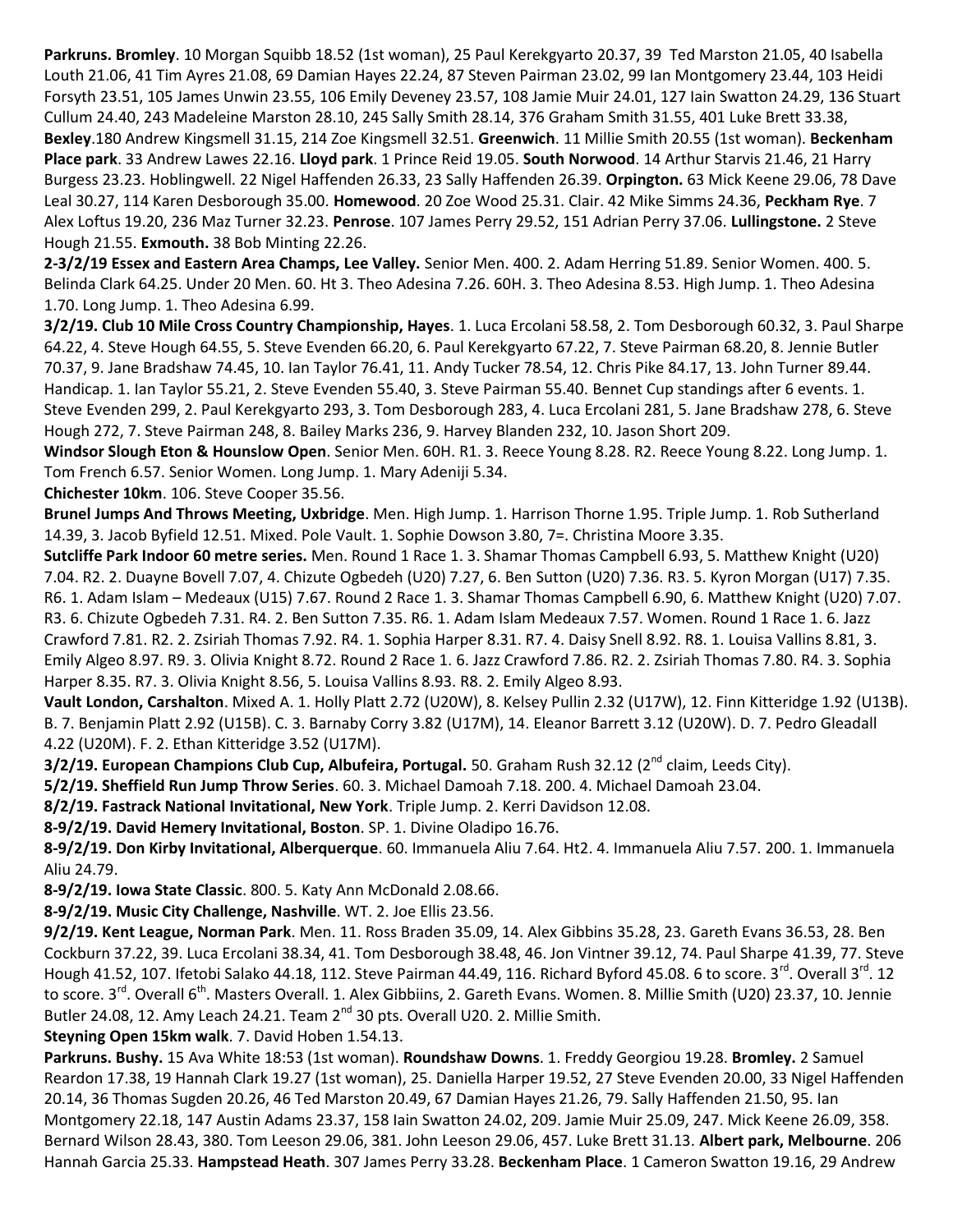Lawes 22.55. **Crystal Palace**. 48 Arthur Starvis 22.24, **Medina I.O.W**. 94 Zoe Kingsmell 28.06. **Dulwich.** 29 Ellie Osmond 19.30, 151. James Morris 24.14. **Burgess.** 18 Alex Loftus 19.32. **Orpington**. 1 Joseph Georgiadis 19.48, 5 Harry Keene 22.13, 11 1 Cameron Kelly-Gordon 23.09, 19 Lorna Clowes 24.07, 54 Dave Leal 29.22, 90. Karen Desborough 34.48. **Homewood.** 15 Zoe Wood 25.06 (1st woman). **Upton Court**. 17 Mike Simms 23.07. **Peckham Rye**. 157 Peter Rogers 26.14. **Lullingstone.** 49 Sally Smith 31.42, 85 Graham Smith 39.59. **Malling**. 20 Mark Ellison 22.48. 94 Anne Cilia 28.27. **Exmouth.** 47 Bob Minting 23.24, **Crewe.** 1. Jacob Brown 16.10.

**9-10/2/19. British Championships, Birmingham**. Men. 400. Ht3. 6. Dan Putnam 48.94. 800. Ht 2. 2. Alex Botterill 1.51.10. 3000. 8. Phil Sesemann 8.08.74. Triple Jump. 4. Jonathan Ilori 15.97. Women. 60. Ht2. 5. Vivien Olatunji 7.72. Ht3. 6. Modupe Shokunbi 7.83. 400. 2. Amber Anning 53.00. Ht2. 2. Amber Anning 55.19, 5. Krystal Galley 56.43. Ht4. 4. Rachel Dickens 55.07. 60H. 8. Annie Davies 8.73. Ht1. 2. Annie Davies 8.42. Pole Vault. 6. Sophie Dowson 3.80. Long Jump. 2. Jahisha Thomas 6.36, 5. Sarah Abrams 6.21.

**10/2/19. Southern Counties Veterans AC Championships, Lee Valley.** Men. 60 Race 7. 1. Tom Phillips 8.51, 4. Clem Leon 8.93. 200. M60. 2. Tom Phillips 28.69, 4. Clem Leon 30.27. Pole Vault. A Hardy N/H. Women. 60 Race 4. 1. Helen Godsell 9.03.(British W65 Record) 200. W65. 1. H. Godsell 30.58. (British W65 Record). 1500. Mixed. 6. Clare Elms 4.53.87. 3000. Mixed. 1. Clare Elms 10.27.97.

**13/2/19 AIT Grand Prix, Athlone, IRL**. Women. 60 3. Molly Scott 7.39. Ht2. 2. Molly Scott 7.39.

**Newham & Essex Beagles 60m Sprint Series**. Men. Round 1 Race 3. 2. Abdul Rahaman Jolaso 7.02, 5. Duayne Bovell 7.10. Round 2 Race 2. 5. Abdul Rahaman Jolaso 7.02. R3. 2. Duayne Bovell 7.06. Women. Round 1 Race 1. 2. Vivien Olatunji 7.58. R2 R1. 2. Vivien Olatunji 7.60.

**Run Through Chase The Moon Olympic Park 10km**. 24. Chris Tuck 38.32.

**14/2/19. Armagh International Road Races**. 5km. 6. Phil Sesemann 13.50, 7. Graham Rush 13.51, 67. Jacob Brown 14.40, 87. Josh Schofield 14.49, 161. Ross Braden 15.24.

**15-17/2/19. BUCS Champs, Sheffield**. Men. 60. 7. Brandon Murray (St Mary's Uni) 6.90. SF3. 7. Michael Damoah (Sheffield Uni) 7.20. SF4. 3. Brandon Murray 6.92. HT7. 1. Brandon Murray 6.97. HT13. 4. Michael Damoah 7.16. 800. 1. Alex Botterill (Leeds Beckett) 1.52.37. SF1. 1. Alex Botterill 1.52.82. HT3. 7. Jon Pairman (Southampton) 2.18.81. HT6. 1. Alex Botterill 1.54.98. 1500. SF1. 8 James Habergham (Leeds Beckett) 4.03.06. Ht3. 3. James Habergham 4.01.48. 3000. 10. Declan Neary (Brighton Uni) 8.36.88. Ht2. 3. Declan Neary 8.33.58. Triple Jump. 6. Rob Sutherland (Kings) 14.12. QA. 3. Rob Sutherland 14.27. Shot. 7. Louis Mascarenhas (St Marys) 13.88. QA. 3. Louis Mascarenhas 13.07. Women. 60. SF1. 4. Modupe Shokunbi (Brunel) 7.69. SF2. 5. Anna Short (Leeds) 7.85. SF3. 8. Jazz Crawford (Birmingham City Uni) 7.91. HT3. 2. Modupe Shokunbi 7.68. HT5. 2. Anna Short 7.72. HT6. 2. Jazz Crawford 7.92. 400. Ht8. Stephanie Fisher (Bath) 61.24. 60H. 3. Anastasia Davies (Kingston) 8.42, 7. Holly Mills (Brunel) 8.64. HT2. 1. Anastasia Davies 8.42. HT4. 2. Holly Mills 8.67. Long Jump. 2. Holly Mills 6.16. QA. 10. Mary Adeniji (Cambridge Uni) 5.30. QB. 1. Holly Mills 5.92. Pole Vault. QA. 9. Jenny Sheasby (Cambridge) 2.40. QB. 3. Sophie Dowson (Brunel) 3.70.

**16/2/19. Muller Grand Prix, Birmingham.** Long Jump. 4. Jahisha Thomas 6.36. Under 17 Men. 4x200. 5. (Jacob Byfield, Sam Reardon, Dillon Claydon, Oli Briars) 1.36.54. Under 17 Women. 4x200. 1. (Zsiriah Thomas, Shakanya Osahon, Ofejiro Otemewo, Holly Mpassy) 1.43.46. Under 15 Boys. 4x200. 4. (Connor Sutton, Adam Islam Medeaux, Tye Stanislas, Oliver Robertson) 1.43.99. Under 15 Girls. 4x200. 4. (Sophie Kerr, Amarisa Sibley, Faith Akinbileje, Emily Kerr) 1.50.73. Under 13 Boys. 4x200. 3. (Marley Byfield, Rayhan Mourtada, Josh Healey, Zuriel Nwogwugwu) 1.56.75. Under 13 Girls. 4. (Daisy Snell, Nina Witter, Adaeze Anele, Alexia Moren-Rosado) 1.58.51.

**South London Harriers Mob Match, Coulsdon**. 3. Luca Ercolani 50.18, 6. Tom Desborough 51.56, 9. Paul Sharpe 53.23, 13. Steve Hough 55.09, 15. Nick Kinsey 55.58, 17. Steve Evenden 56.36, 22. Steve Pairman 58.33, 29, Andy Lawes 61.47, 30. Nick Barber 63.04, 33. Andy Tucker 64.19, 34. Dave Beadle 64.59, 35. James Unwin 65.18, 36. Jason Short 67.12, 43. Jim Phelan 76.03. Result 11 to score. SLH 90. B&B 211. Handicap. 1. Jim Phelan 49.12, 2. Jason Short 49.42, 3. Paul Sharpe 49.43. Bennet Cup standings after 7 events. 1. Steve Evenden 347, 2. Tom Desborough 337, 3. Luca Ercolani 336, 4. Steve Hough 325, 5. Steve Pairman 297, 6. Paul Kerekgyarto 293, 7. Jane Bradshaw 278, 8. Jason Short 268, 9. Andy Tucker 246, 10. Bailey Marks 236.

**Princeton Invitational, NJ, USA**. Men. Triple Jump. 1. Stefan Amokwandoh 15.11. Women 60H. 2. Isabella Hilditch 8.72. Ht1. 1. Isabella Hilditch 8.78.

**Metaswitch Games, Lee Valley**. 60m Men. 800. 1. Prince Reid 2.08.51. Women. 60. Round 1 Race 1. 5. Magda Cienciala 8.24. R2 R1. 6. Magda Cienciala 8.31. U17. R1.R3. 5. Kodi Rhys Agyeman (U15) 8.68. R2.R3. 3. Kodi Rhys Agyeman (U15) 8.57. 200. R3. 1. Kodi Rhys Agyeman 28.49, 2. Francesca Evered 28.95. 800. 1. Imogen Hadley (U15) 2.18.23, 2. Francesca Evered (U17) 2.25.44, 3. Clare Elms (W55) 2.25.89, 4. Sylvie Plaskow (U15) 2.28.24, 5. Alexia Romero Araujo Da Silva (U15) 2.32.17. Long Jump. 4. Magda Cienciala 4.54.

**Athletics New Zealand Distance Carnival**. 1500. 8. Joss Barber 3.55.83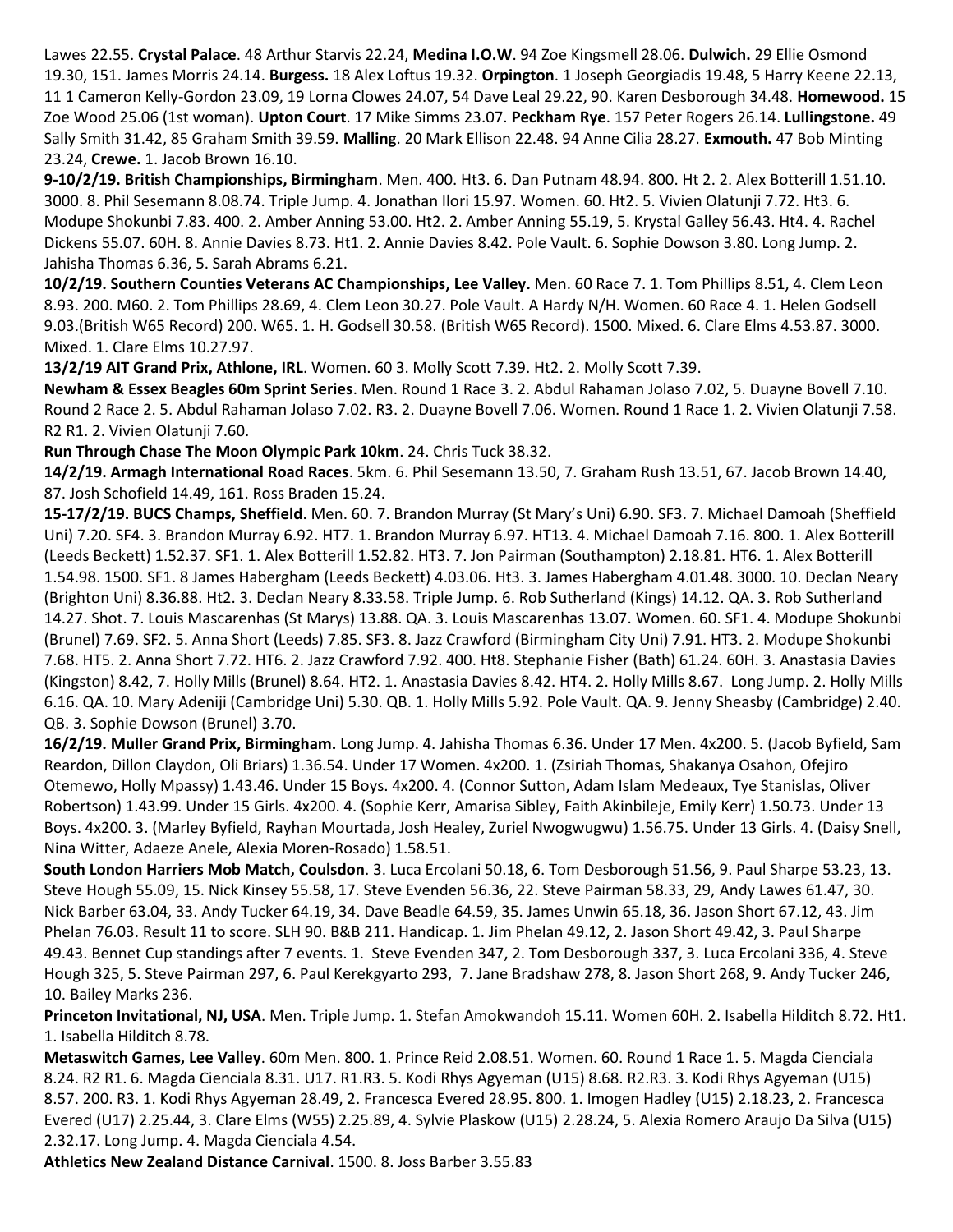**Enfield League**. 3 Mile Walk. 1. Peter Hannell 39.06. 5 Mile Walk. 18. Shaun Lightman 57.38, 19. David Hoben 58.09. **Parkruns. Roundshaw Downs**. 1. Freddy Georgiou 18.49. **Bromley.** 12. Jessica Neal 18.48 (1st woman), 18. Nigel Haffenden 19.09, 31. Hannah Clark 19.58, 32. Tim Ayres 20.00, 33. Richard Byford 20.02, 43. Daniella Harper 20.35, 44 Isabella Louth 20.36, 62. Sally Haffenden 21.16, 63. Nathaniel Brunner 21.17, 92. Ken Daniel 22.15, 96. Stuart Cullum 22.21, 119. Austin Adams 23.03, 239. Gareth Griffin 25.36, 307. Tom Leeson 27.14, 308. John Leeson 27.15, 364. Bernard Wilson 28.27, 478. Luke Brett 31.08. **Bexley**. 81. Chris Pike 24.59, 223. Zoe Kingsmell 30.00. **Beckenham Place park**. 6. Christopher Tuck 19.26. **Royal Tunbridge Wells**. 43. Andy Everest 24.37. **Crystal Palace**. 136. Mike Simms 24.58, 266. Mick Keene 29.33. **Valentines park.** 102. Sally Smith 26.29, 238. Graham Smith 33.38. **Lloyd park**. 13. Jennie Butler 20.56 (1st woman), 15. Ted Marston 21.15, 109. Madeleine Marston 27.42. **South Norwood**. 3. Ifetobi Salako 19.07, **Dulwich**. 241. James Morris 23.38, **Orpington**. 3. Joseph Georgiadis 19.33, 8. Cameron Kelly-Gordon 22.35 (1st woman), 34. Paul Brash 25.58. Homewood. 32 Zoe Wood 24.41. **Harlow.** 148. James Perry 29.56. **Exmouth**. 56 Bob Minting 22.02. **Clapham Common**. 157 James Cunningham 22.51. **Sizewel**l. 4 Alex Loftus 19.38.

**16-17/2/19. Irish Life Health Senior Indoors, Abbotstown.** 60. 1. Molly Scott 7.32. Ht1. 1. Molly Scott 7.36. **Surrey And Sussex Indoor Champs, Carshalton**. Under 20 Men. 2. Kyle Reynolds Warmington 7.12. HT2. 1. Kyle Reynolds Warmington 7.19. Under 20 Women. HT1. 4. Grace Fullerton 8.43.

**17/2/19. British Masters Pentathlon including South Of England Championships, Lee Valley**. Men. 60. Race 6. 5. Denis Wallington (M65) 10.49. Race 7. 1. Clem Leon (M60) 8.79. 200. Race 9. 5. Clem Leon (M60) 29.91. 400. Race 4. 4. Clem Leon (m60) 66.91. 1500. Race 2. 6. Peter Hamilton (M70) 6.36.17. Women. 60. Race 1. 1. Helen Godsell (W65) 8.94 (British Record). 200. Race 1. 1. Helen Godsell (W65) 30.21 (British Record).

**City Of Birmingham Games.** Senior Men. Race 2. 2. Dan Putnam 48.62.

**Midland Race Walk Championships.** 9. Roger Michell 67.34 (M70).

**Sale Harriers Open Series**. 60. Round 1, Race 1. 3. Joe Fuggle 7.37. R2 R1. 4. Joe Fuggle 7.32. 200. Race 2. 2. Joe Fuggle 22.97.

**Hendy Tunbridge Wells Half Marathon**. 55. Steve Hough 87.37, 124. Paul Kerekgyarto 1.32.47.

**Victoria Park 10km.** 20. Ellie Osmond 40.52.

**22/2/19. The American Championships, Birmingham, USA.** SP. 1. Divine Oladipo 16.56.

**Last Friday Of The Month 5km, Hyde Park**. 33. Clare Elms 17.39.

**22-23/2/19. SEC Championships, Fayetteville AR, USA.** 800. 7. Katy Ann McDonald 2.12.00. HT3. 1. Katy Ann McDonald 2.05.11.

**23/2/19. English National Cross Country Championships, Harewood House, Leeds.** Senior Men. 10. Graham Rush 37.43  $(2^{nd}$  claim, Leeds City), 25. Phil Sesemann 38.10 ( $2^{nd}$  claim, Leeds City), 94. Joshua Schofield 39.51. 125. Ross Braden 40.27. 211. Alex Gibbins 41.39. 235. Richard Webb 41.57. 367. Rob Donohue 43.29. 495. Danny Brewer 44.50 599. Daniel Kennedy 45.58. 601. George Vacharopolus 46.00. 720. Jonathan Vintner 47.01. 884. Chris Tuck 48.31. 926. Bertie Harrington 48.56. 937. Fintan Parkinson 49.01. 1602. Timothy Ayres 56.45. 1612. Richard Hall 56.59. Team 19<sup>th</sup>. Senior Women. No runners from B&B. Under 20 Men. 6. Charlie Davis 29.04. 89. Marco Arcuri 32.15. 98. Callum Myatt 32.27. 122 Angus Harrington 33.11. 124. Theo Wood 33.15. 199. Ifetobi Salako 42.22. Team 8<sup>th</sup>. Under 20 Women. 26. Yasmin Austridge 23.01. 34. Jessica Keene 23.31. 69. Millie Smith 24.43. 79. Amy Leach 25.20. Team 4<sup>th</sup>. Under 17 Men. 12. Oliver Bright 19.26. 70. Joel Rooney 20.59. 83. Joseph Georgiadis 21.15. 98. Matthew Francis 21.33. 100. Henry Fisher 21.37. 132. Alex Davis 22.10. 135. Cameron Swatton 22.13. 160. Benjamin Gardiner 22.44. 162. Jake Leng 22.45. 195. Justin Strover 23.24. 250 Bailey Marks-Belaon 25.41. 262.Harvey Blanden 26.43. Team 7<sup>th</sup>. Under 17 Women. 13. Sophie Hoare 18.49. 56. Amy Miller 20.12. 74. Jessica Neal 20.34. 179. Zoe White 23.30. Team  $10^{\text{th}}$ . Under 15 Men. 16. Tom Brash 14.14. 38. Frederick Georgiou 14.29 74. Samuel Reardon 24.52. 92. Matthew Smith 14.59. 138. George Shaw 15.20. 201. Will Andrews 15.53. 203. Alessio Tutt 15.54. 228. Nicholas Paddington 16.16. 260. Jake Anthony 16.37. Team 4<sup>th</sup>. Under 15 Girls. 19. Anwen Thomas 15.56. 21. Lara Mannes 15.58. 57. Hannah Clark 16.28. 65. Ellie Dolby 16.32. 72. Lily Meers 16.41. 188. Isabella Louth 18.09. 193. Olivia Wauters 18.14. 263. Amelie Willars 19.09. 299.Kelsey Pullin 19.48. 307.Abigail Smith 19.58. DNF. Daniella Harper. Team 1st. Under 13 Boys. 264. Ryen Rennnie 12.23. 350. Oles Chaban 13.23. Under 13 Girls. 87. Carys Firth 12.08. 114. Gabriella Martin 12.20. 116. Emily Deveney 12.21. 221. Olivia Magee-Beown 13.04 264. Sophia-plum Maher 13.24. 366. Kate Brash 14.24. Team  $17^{\text{th}}$ .

**MPSF Championships, Seattle.** 400. Immanuela Aliu 61.17.

**Lee Valley Minithon.** 60H. 5. Amber Cockburn 10.92. Long Jump. 14. Amber Cockburn 3.62. 600. 2. Amber Cockburn 1.54.70.

**Parkruns. Bushy Park.** 844. Julie Reynolds 28.41. **Sunderland.** 39. Ian Taylor 22.31. **Bromley.** 23. Paul Kerekgyarto 19.55, 25. Olivia Berry 20.00, 44. Nigel Haffenden 20.53, 59. Danielle Critchley 21.27, 91. Stuart Cullum 22.11, 93. Andy Tucker 22.18, 102. Sally Haffenden 22.30, 112. Ella Deighton 22.44, 114. Ian Montgomery 22.47, 144. Austin Adams 23.25, 176. Iain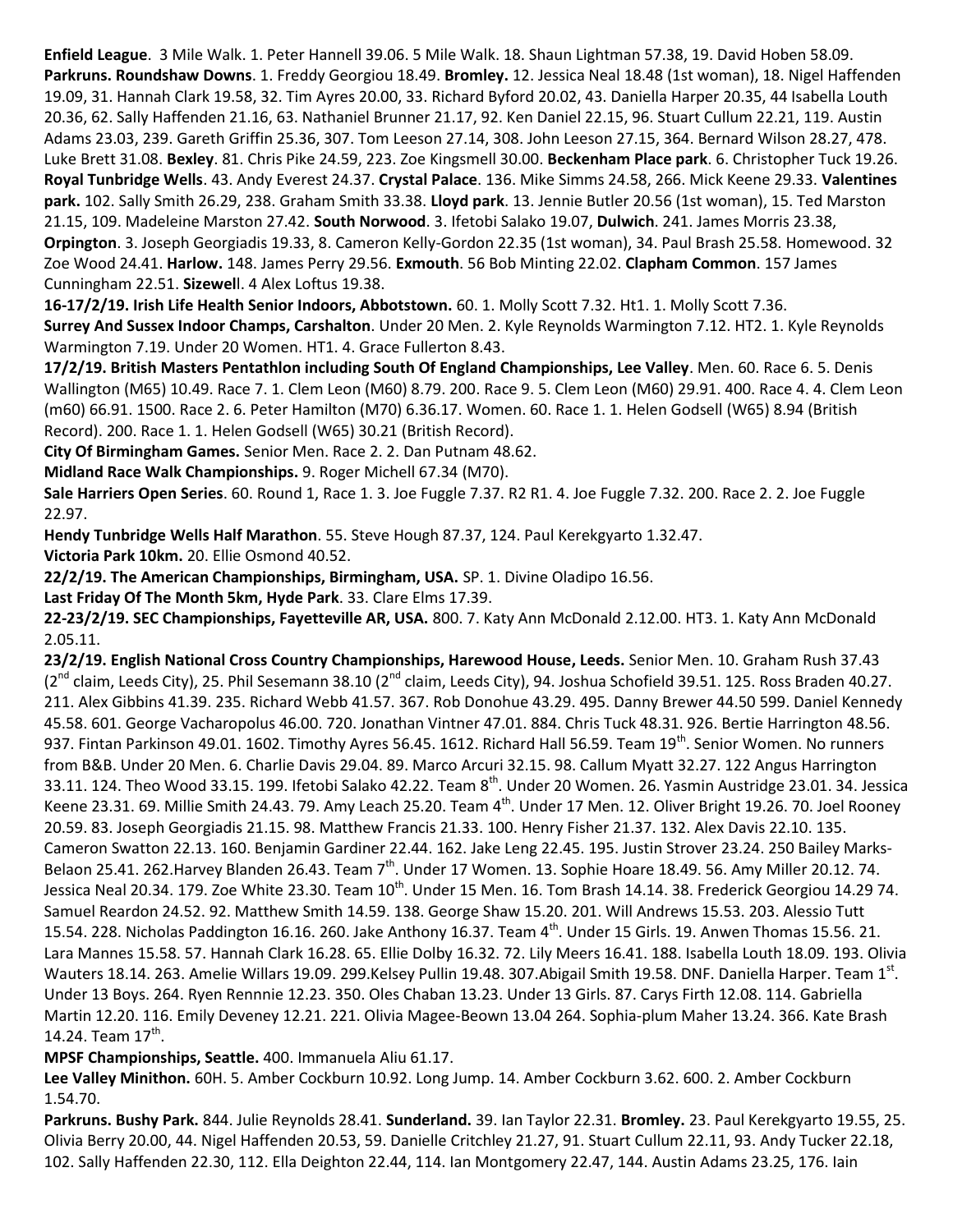Swatton 24.12, 212. Richard Byford 24.54, 285. Tom Leeson 26.34, 286. John Leeson 26.36, 287. Sally Smith 26.37, 295. Madeleine Marston 26.49, 364. Bernard Wilson 27.59, 394. Steve Evenden 28.31, 501. Graham Smith 31.42, 512. Luke Brett 32.11. Bexley. 82. Chris Pike 24.13. **Greenwich**. 8. Jamie Sears 19.19. **Southsea**. 374. Millie Haffenden 31.12. **Beckenham Place park**. 1 Ian Firla 18.10, 12. David Beadle 20.47, 19. Andrew Lawes 21.33, 54. James Unwin 24.20. **Nonsuch.** 496. James Perry 29.08, 734. Adrian Perry 36.30. **Crystal Palace**. 5. Lewis Warren 19.33. **Bournemouth.** 147. Peter Hamilton 24.41. **Lloyd park.** 35 Sarah Belaon 24.06. **Dulwich.** 28. Alex Loftus 18.43, 158. James Morris 23:58. **Orpington.** 78. Dave Leal 27.10, 152 Karen Desborough 33.53. **Temple Newsam**. 72. Mick Keene 27.29. **Queen Elizabeth park**. 16 Mike Simms 23.12. **Tonbridge.** 62. Mark Ellison 22.38, 288. Anne Cilia 28.00. **Peckham Rye.** 126. Peter Rogers 25.39. **Dartford.** 218 John E. Turner 40.11. **Kesgrave.** 2. Steve Cooper 17.23. **Burnham and Highbridge**. 19. Ellie Osmond 20.00. **Exmouth.** 253. Bob Minting 32.29. **Brooklands**. 48. Zoe Wood 23.20.

**23-24/2/19. England Under 20, Under 17 and Under 15 Champs, Sheffield.** Under 20 Men. 60. 5. Ethan Brown 7.01. SF2. 2. Ethan Brown 7.01. Ht2. DQ. Matthew Knight. Ht8. 2. Ethan Brown 7.04. 200. 3. Ethan Brown 21.74. SF1. 4. Matthew Knight 22.09. SF2. 2. Ethan Brown 21.57. Ht3. Ethan Brown 22.07. Ht4. 3. Matthew Knight 22.27. High Jump. 5=. Harrison Thorne 1.94. 7. Kelechi Aguocha 1.94. Pole Vault. 9. Pedro Gleadall 4.40. Under 20 Women. 60H. 3. Holly Mills 8.54. Ht2. 1. Holly Mills 8.69. Long Jump. 3. Holly Mills 6.05. Triple Jump. 5. Jade Oni 12.03. Under 17 Men. 200. 5. Oliver Briars 22.81. SF1. 3. Oliver Briars 22.75. Ht3. 2. Oliver Briars 22.98. Triple Jump. 6. Jacob Byfield 12.80. Pole Vault. 9. Barnaby Corry 3.65. Under 17. 60. 4. Zsiriah Thomas 7.79. SF2. 2. Zsiriah Thomas 7.84. Ht1. 1. Zsiriah Thomas 7.89. 300. 1. Holly Mpassy 38.50. Ht3. 1. Holly Mpassy 39.01. 800. 1. Zakia Mossi 2.12.38. HT1. 5. Lucrezia Polloni 2.22.39. HT2. 1. Zakia Mossi 2.16.31. 1500. 1. Naomi Toft 4.50.29. Under 15 Boys. Pole Vault. 5. Ben Platt 3.11. Under 15 Girls. 800. 4. Imogen Hadley 2.17.48. HT2. 2. Amarisa Sibley 2.22.97, 6. Alexia Romero Araujo Da Silva 2.32.65. HT3. 2. Imogen Hadley 2.18.83.

**Ivy League Championships, Cambridge. MA. USA.** Men. Triple Jump. 7. Stephan Amokwandoh 15.32. 60H.6. Isabella Hilditch 8.52. Ht1. 2. Isabella Hilditch 8.52. Triple Jump. 9. B. Kerri Davidson 11.69.

**24/2/19 English Masters Area Challenge, Lee Valley.** Men. M60 60. 3. Tom Phillips 8.47. 2000 Walk. 10. Roger Michell M70 12.03.94. Women. W60. 400. Helen Godsell 72.23.

**40 til 40 Pole Vault, Loughborough**. Senior Women. 5. Sophie Dowson 3.65.

**Wokingham Half Marathon**. 3. Scott Overall 65.25.

**27/2/19. Newham And Essex Beagles** 60 metre Sprint Series. Men. 60. Round 1 Race 2. 1. Abdul Rahaman Jolaso 7.04. R3. 2. Duayne Bovell 7.10. R2.R2. 2. Duayne Bovell 7.08. 5. Abdul Rahaman Jolaso 7.13. Women. R1.R1. 4. Shayone Simao 8.00. R2.R1. 3. Shayone Simao 7.96.

#### **75 Years ago in Feb 1944**

There may be a war on but Blackheath Harriers field 25 runners for the Mob match against SLH and Orion at Hayes. SLH have 9 and Orion 6 so BH take on both scoring 12 a side and win. Race winner is Sydney Wooderson. In the same Gazette, "From his POW Camp in Germany S.D. Gittings writes to the Treasurer thanking us for the latest parcels of baccy and adds "I think I ought to confess I am a non smoker, but these parcels are much appreciated by me as, owing to the bartering value of cigs, practically all business transactions are made with the cigarette as the unit of exchange. Having been a POW yourself you would appreciate this. Pleased to say I am keeping fit".

## **50 years ago in Feb 1969.**

Bob Richardson finishes 3<sup>rd</sup> in the Southern Cross Country Championships at Reading. Five future Presidents are also in action with Ian Wilson 30<sup>th</sup>, John Baldwin 63<sup>rd</sup>, Chris Haines 78<sup>th</sup> and Tony Weeks Pearson 169<sup>th</sup> in the Senior Mens race and Bob Cliff 121<sup>st</sup> in the Youths (Under 17 Men) race.

#### **25 years ago in Feb 1994.**

A Blackheath senior mens team of Mark Colpus, Dave Lee, Darrell Smith and Spencer Newport finishes third in the National Cross Country Relays Championships in Mansfield. The Junior Mens team of Chris Wada, Mark Steinle John Marks and Anthony Draper is 4<sup>th</sup>.

Tanya Blake finishes  $4^{\text{th}}$  in the senior womens race at the UK World Cross Country Trials at Alnwick. Michael Nartey finishes 2<sup>nd</sup> in the 60 metres at the National Indoor Under 20 Championships in Birmingham. Emeka Udechuku, Sudip Burman Roy and Ben Barnes finish  $1^{st}$ ,  $3^{rd}$  and  $5^{th}$  respectively in the Under 17 mens shot. Scoring 61 a side, Blackheath beat SLH in the Annual Mob Match at Hayes.

#### **20 years ago in 1999**

Dave Heath wins the Short Course Trial Race for the GB team for the World Cross Country Championships.